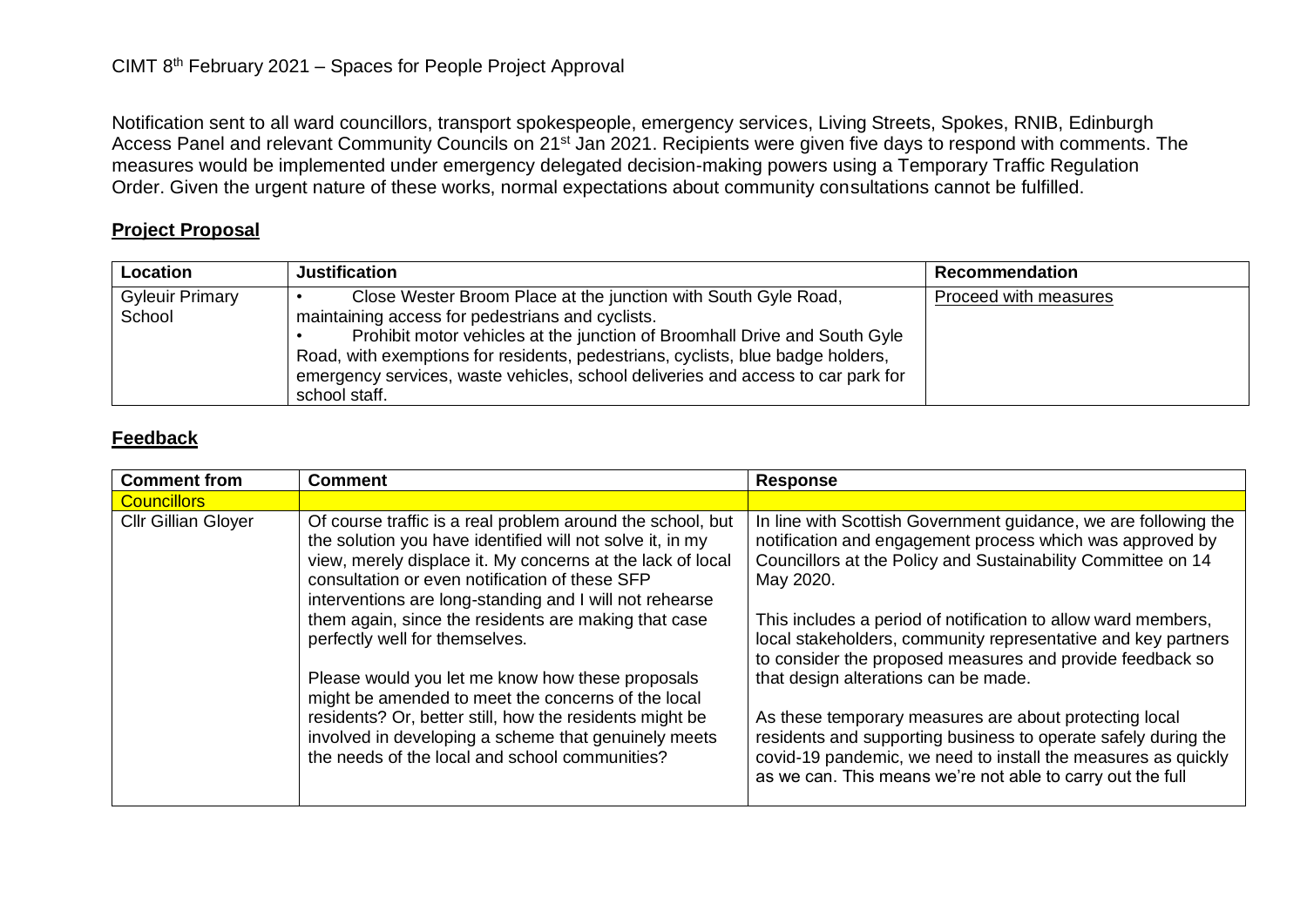|                                          |                                                                                                                                                                        | engagement and consultation process that we would for<br>permanent projects.<br>The Council is delivering the measures using a Temporary<br>Traffic Regulation Notice, and a Temporary Traffic Regulation<br>Order, as per guidance from Transport Scotland regarding the<br>response to Covid-19 and the need to provide quality cycling<br>infrastructure to enable social distancing, retain new and less<br>confident cyclists, and enable sustainable travel choices. All<br>process is in line with relevant legislation and Government<br>guidance. |
|------------------------------------------|------------------------------------------------------------------------------------------------------------------------------------------------------------------------|------------------------------------------------------------------------------------------------------------------------------------------------------------------------------------------------------------------------------------------------------------------------------------------------------------------------------------------------------------------------------------------------------------------------------------------------------------------------------------------------------------------------------------------------------------|
| <b>Community Council</b>                 |                                                                                                                                                                        |                                                                                                                                                                                                                                                                                                                                                                                                                                                                                                                                                            |
| Corstorphine<br><b>Community Council</b> | worry that family and friends will not be able to park                                                                                                                 | They will be able to park outwith the prohibition, unless they are<br>blue badge holders.                                                                                                                                                                                                                                                                                                                                                                                                                                                                  |
| Corstorphine<br><b>Community Council</b> | concern around deliveries not being accessible for the<br>affected properties                                                                                          | Deliveries will be exempt from the order.                                                                                                                                                                                                                                                                                                                                                                                                                                                                                                                  |
| Corstorphine<br><b>Community Council</b> | appropriate enforcement of these filtered streets                                                                                                                      | Police Scotland will enforce as and when resources allow.                                                                                                                                                                                                                                                                                                                                                                                                                                                                                                  |
| Corstorphine<br><b>Community Council</b> | safety concerns with respect to lorries and other large<br>vehicles turning in the road outside the school                                                             | This will be monitored in liaison with the school, arrangements<br>have been put in place with waste services.                                                                                                                                                                                                                                                                                                                                                                                                                                             |
| Corstorphine<br><b>Community Council</b> | 24 hour closure rather than timed closures re school<br>streets style                                                                                                  | We do not have the resources to open and close the road at<br>specific times of day, therefore all temporary closures around<br>schools in response to covid-19 are in place 24/7.                                                                                                                                                                                                                                                                                                                                                                         |
| Corstorphine<br><b>Community Council</b> | There have also been residents and locals supportive of<br>this proposal, and I am sure they have also been in<br>touch with you with respect to their views, such as: | Noted                                                                                                                                                                                                                                                                                                                                                                                                                                                                                                                                                      |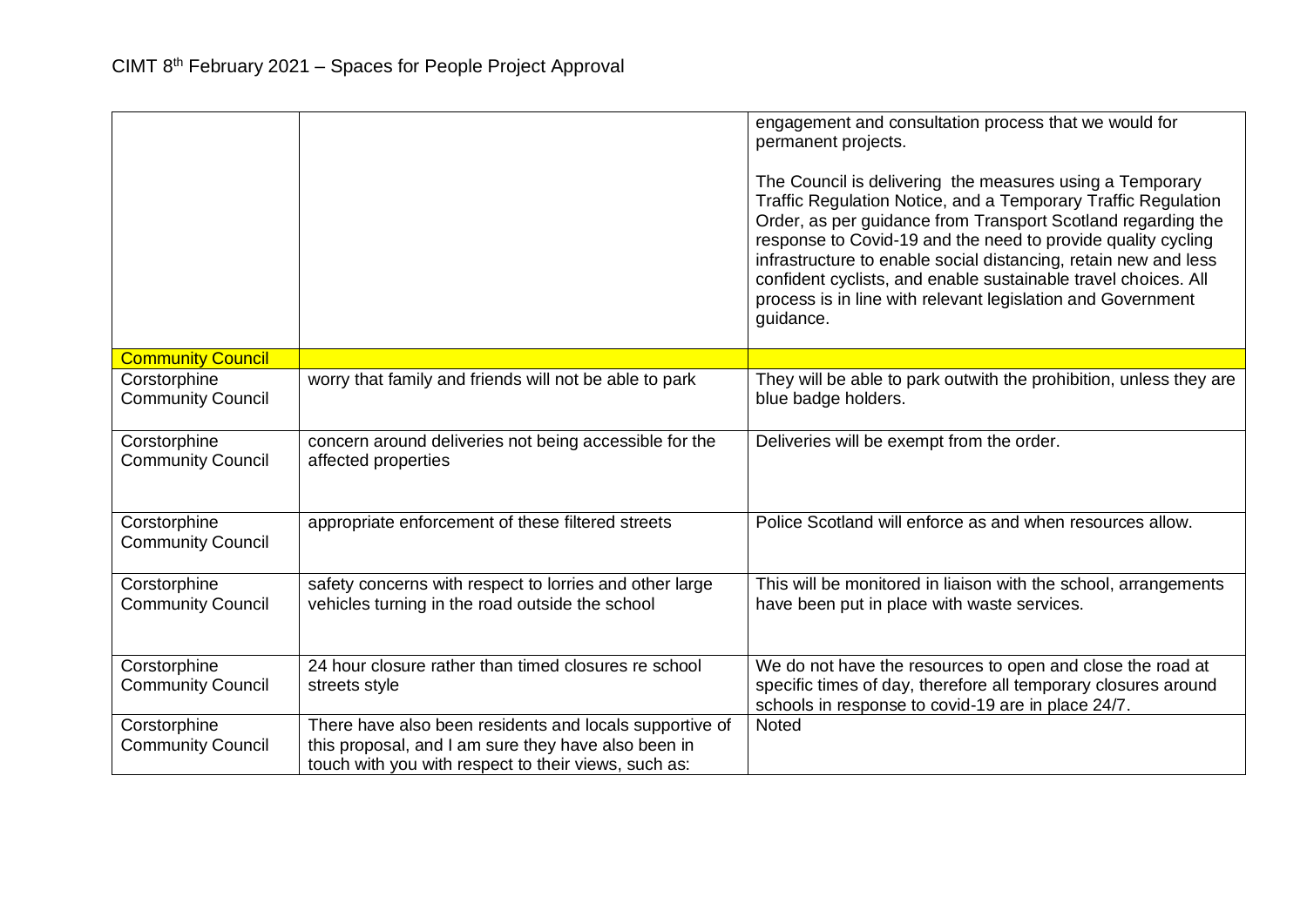|                                                                            | the space around the school being less busy with traffic<br>and giving families opportunity to socially distance<br>walking and cycling along this stretch will be improved<br>(particularly at the access to the park)                                                                                                                                                                                                                                                                               |                                                                                                                                                                                                                                                                                                                    |
|----------------------------------------------------------------------------|-------------------------------------------------------------------------------------------------------------------------------------------------------------------------------------------------------------------------------------------------------------------------------------------------------------------------------------------------------------------------------------------------------------------------------------------------------------------------------------------------------|--------------------------------------------------------------------------------------------------------------------------------------------------------------------------------------------------------------------------------------------------------------------------------------------------------------------|
| Corstorphine<br><b>Community Council</b>                                   | safety for the children and families will be improved as<br>there will hopefully be less traffic                                                                                                                                                                                                                                                                                                                                                                                                      | <b>Noted</b>                                                                                                                                                                                                                                                                                                       |
| Corstorphine<br><b>Community Council</b>                                   | I hope you take these comments on board and are able<br>to modify or re-assess the proposal based on this<br>feedback and other views provided. Residents would be<br>particularly keen to engage with the council officers to<br>get clarity on these plans and alleviate their concerns.<br>We would hope that if this temporary intervention is to<br>progress, that it will be modified promptly based on lived-<br>in feedback from residents, as well as families with their<br>kids at school. | In line with Scottish Government guidance, we are following the<br>notification and engagement process which was approved by<br>Councillors at the Policy and Sustainability Committee on 14<br>May 2020. As the measures are temporary we will continually<br>review and amend the proposals as deemed necessary. |
| <b>Corstorphine Primary</b><br><b>School Travel Action</b><br>Group (STAG) | As the Corstorphine Primary School catchment stretches<br>out to the west, past Maybury Road on the north side of<br>Glasgow Road, these changes will impact our school<br>community. We have many families who walk or cycle to<br>our school through Gyle Park and past Gylemuir Primary<br>then along Westerbroom Place and Broomhall<br>Drive. This is also the route that our Bike Bus would<br>normally take (route map attached for info).                                                     | <b>Noted</b>                                                                                                                                                                                                                                                                                                       |
| <b>Corstorphine Primary</b><br><b>School Travel Action</b><br>Group (STAG) | Whilst supporting the proposed measures, we do have a<br>concern that South Gyle Road (a designated cycle route<br>which is well used) may suffer from an increase in cars<br>on that road if Westerbroom Place and Broomhall Drive<br>are closed and so any mitigating actions that could be<br>taken to ensure that route is made as safe as possible<br>would be much appreciated.                                                                                                                 | Noted – we will continue to liaise with the schools and please<br>contact us with an concerns and we can work to address them.                                                                                                                                                                                     |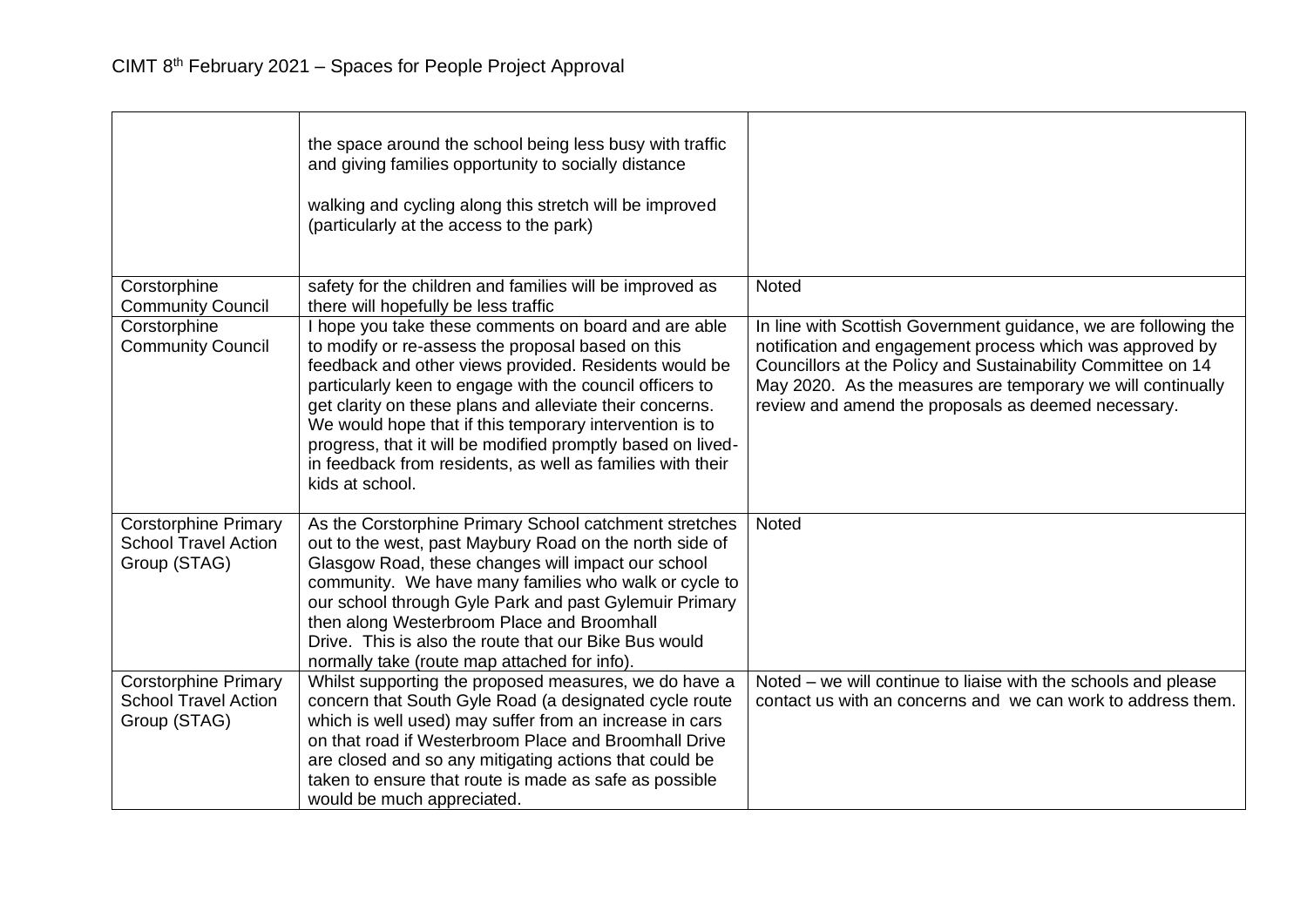| <b>Corstorphine Primary</b><br><b>School Travel Action</b><br>Group (STAG) | South Gyle road is already busy and difficult at drop off<br>and pick up times, mainly due to parked vehicles (both<br>legally and illegally parked). The issues can occur for an<br>extended period of time as the school currently has a<br>long period for drop off and pick up. We believe that<br>parking restrictions and enforcement along South Gyle<br>Road and Westerbroom Place are needed as part of<br>these measures or in the very near future. Parents have<br>mentioned a particular issue with a large van parking on<br>the corner of Westerbroom Place/Broomhall Drive. As it<br>is parked on the corner, it's impossible to see if it's clear<br>around the corner as you are on the wrong side of the<br>road to pass it (when heading west on route home from<br>the school) - we believe that the van may belong to a<br>resident as it is a persistent fixture and issue. | We will liaise with parking and request additional enforcement. |
|----------------------------------------------------------------------------|----------------------------------------------------------------------------------------------------------------------------------------------------------------------------------------------------------------------------------------------------------------------------------------------------------------------------------------------------------------------------------------------------------------------------------------------------------------------------------------------------------------------------------------------------------------------------------------------------------------------------------------------------------------------------------------------------------------------------------------------------------------------------------------------------------------------------------------------------------------------------------------------------|-----------------------------------------------------------------|
| <b>Corstorphine Primary</b><br><b>School Travel Action</b><br>Group (STAG) | We thank you for the work you are undertaking to help<br>make travel safer for walking and cycling and we hope to<br>see these measures in place in due course. If we can<br>be of any help or you require further details regarding<br>the issues that our families are experiencing on their<br>journeys to school in this area, please don't hesitate to<br>contact us at this email address.                                                                                                                                                                                                                                                                                                                                                                                                                                                                                                   | Noted – thank you for your support                              |
| <b>Stakeholders</b>                                                        |                                                                                                                                                                                                                                                                                                                                                                                                                                                                                                                                                                                                                                                                                                                                                                                                                                                                                                    |                                                                 |
|                                                                            |                                                                                                                                                                                                                                                                                                                                                                                                                                                                                                                                                                                                                                                                                                                                                                                                                                                                                                    |                                                                 |
|                                                                            |                                                                                                                                                                                                                                                                                                                                                                                                                                                                                                                                                                                                                                                                                                                                                                                                                                                                                                    |                                                                 |
| <b>Public comment</b>                                                      |                                                                                                                                                                                                                                                                                                                                                                                                                                                                                                                                                                                                                                                                                                                                                                                                                                                                                                    |                                                                 |
| <b>Against</b>                                                             |                                                                                                                                                                                                                                                                                                                                                                                                                                                                                                                                                                                                                                                                                                                                                                                                                                                                                                    |                                                                 |
|                                                                            | This will merely move the school drop off / pick-up<br>traffic onto other roads in that area, potentially<br>causing obstruction to local residents and rail user                                                                                                                                                                                                                                                                                                                                                                                                                                                                                                                                                                                                                                                                                                                                  | Noted – we will continue to liaise with the school              |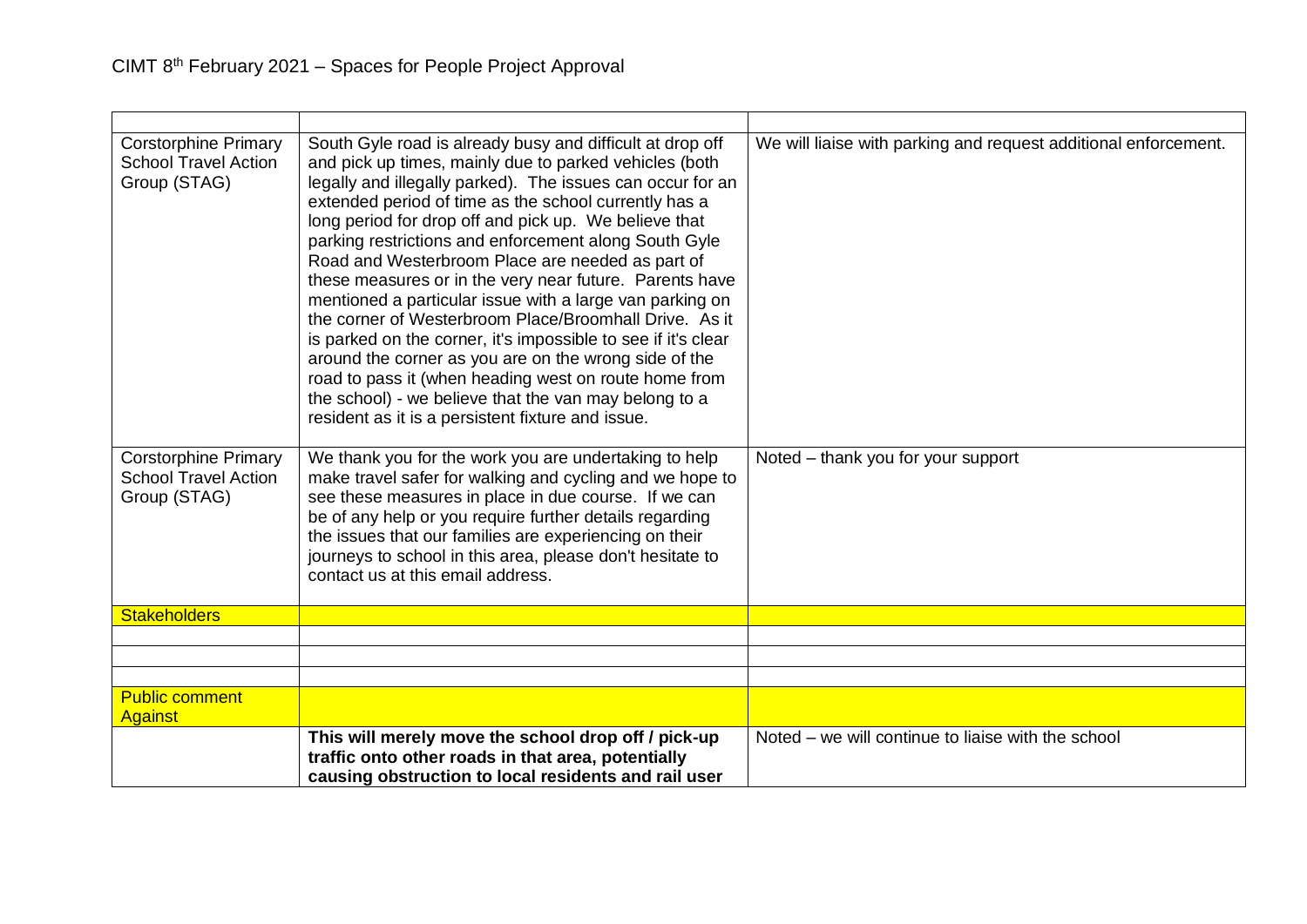|                                    | traffic, thereby causing new traffic problems, I object<br>to your proposal.                                                                                                                                                                                              |                                                                                                                                                     |
|------------------------------------|---------------------------------------------------------------------------------------------------------------------------------------------------------------------------------------------------------------------------------------------------------------------------|-----------------------------------------------------------------------------------------------------------------------------------------------------|
|                                    | If cars are not allowed to access Wester Broom Place<br>this will force vehicles onto surrounding streets (including<br>South Gyle Road which is already busier than Wester<br>Broom Place with the same safety issues) and create<br>new problems.                       | Noted – we will continue to liaise with the school                                                                                                  |
|                                    | There are already sufficient dedicated paths in the<br>vacinity for Pedestrians & and the few Cyclists that exist,<br>to use. No need to waste money on something that is<br>not required.                                                                                | This is in response to Covid-19 and funding has been made<br>available from Scottish Government for the measures to<br>support physical distancing. |
|                                    | I feel the only people who will be winners in this issue<br>will be the council - closing roads and charging home<br>owners for permits will just be intolerable                                                                                                          | There will be no permits or charges of any kind for residents.                                                                                      |
|                                    | I feel if you close the road you will force cars to try to do<br>a three point turn in this street which is very dangerous<br>to the school kids                                                                                                                          | Noted – we will monitor this                                                                                                                        |
|                                    | If you close the street who is allowed to park in the<br>street, as I have 2 cars and I leave 1 in the street and 1<br>in my driveway.<br>do i have to park the second car in a surrounding<br>street, or will i be ok to have my car outside.                            | Residents still have full access, this includes parking.                                                                                            |
|                                    | Parents have refused to listen to the school's pleas not<br>to park at the gates for many years. Why will this be any<br>different?                                                                                                                                       | This will be enforced by Police Scotland.                                                                                                           |
| <b>Public comment in</b><br>favour |                                                                                                                                                                                                                                                                           |                                                                                                                                                     |
|                                    | The school drop off and pick up are awful. People<br>regularly park over driveways and my elderly neighbours<br>have carer's in throughout the day so need access. My<br>husband has regularly been prevented from going to<br>work as people have parked over our drive. | Noted                                                                                                                                               |
|                                    | I think this is an excellent idea and am all for making<br>streets safer for active travel throughout the city.                                                                                                                                                           | Noted - Thank you for your support.                                                                                                                 |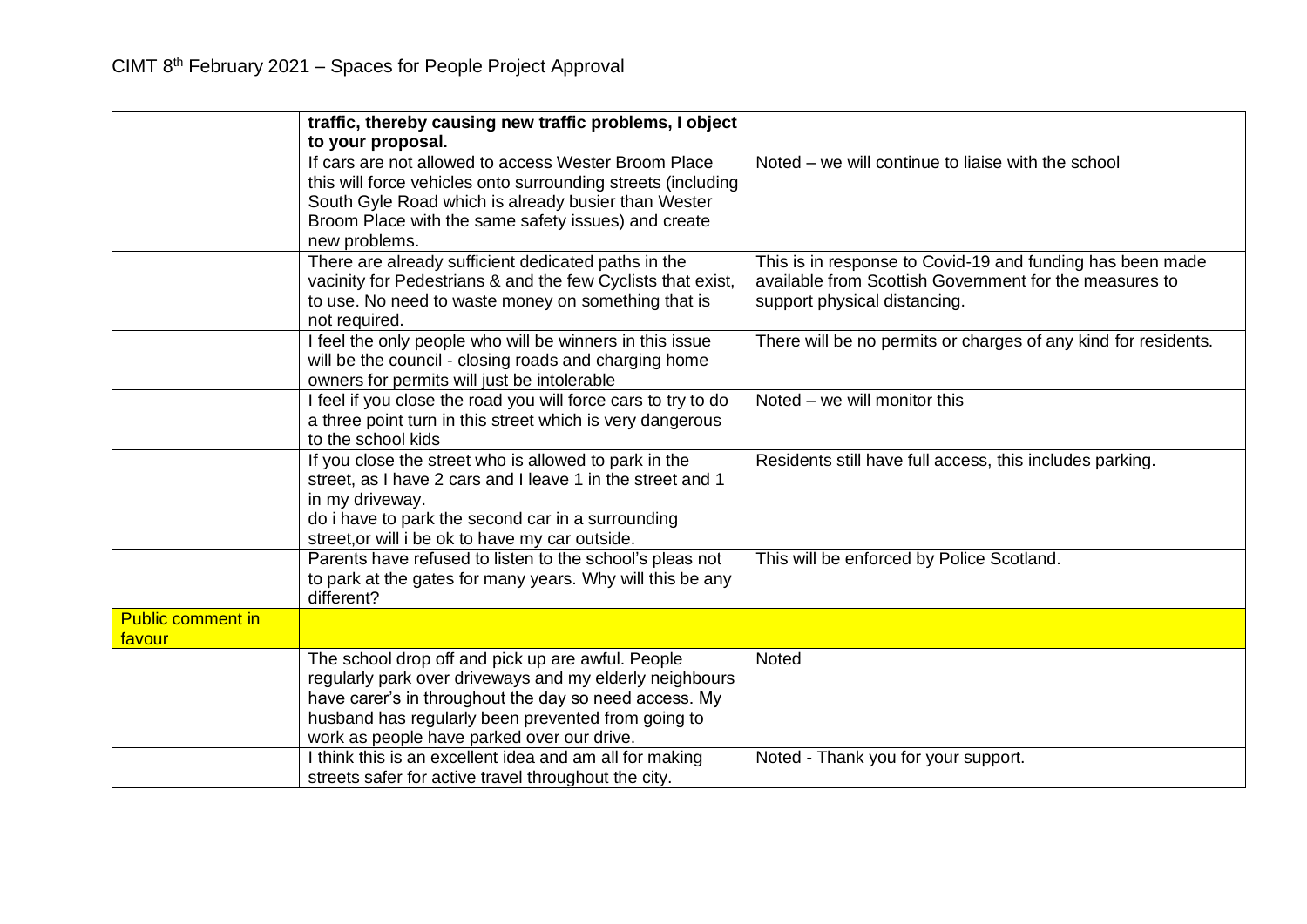|                         | As a parent cycling this area regularly to drop off/pick up<br>the kids at the childminder I support this<br>changes. Cycling Wester Broom Place is very dangerous<br>especially since the car parked obstruct visibility on this<br>narrow road where car drive too fast.                                                                                                                                                                                                                                  |                                                                                                                                                                            |
|-------------------------|-------------------------------------------------------------------------------------------------------------------------------------------------------------------------------------------------------------------------------------------------------------------------------------------------------------------------------------------------------------------------------------------------------------------------------------------------------------------------------------------------------------|----------------------------------------------------------------------------------------------------------------------------------------------------------------------------|
|                         | The issue is not just a school issue. Edinburgh city train<br>in the street and cars are there all weekend and every<br>evening. It won't be an issue is everyone parked<br>responsibly however they park on corners and this is a<br>hazard when children are walking with friends and not<br>always paying attention. I once almost hit a group of<br>children on bikes as a van was parked on the corner and<br>I could not see. As I know the street I was driving 5 miles<br>an hour which saved them. | <b>Noted</b>                                                                                                                                                               |
|                         | The traffic does not need to be move onto other streets<br>close by. Tesco have said to park in the car park and<br>now there is a pavement that means that the children<br>can walk round without needing to cross a road.                                                                                                                                                                                                                                                                                 | Noted                                                                                                                                                                      |
|                         |                                                                                                                                                                                                                                                                                                                                                                                                                                                                                                             |                                                                                                                                                                            |
|                         |                                                                                                                                                                                                                                                                                                                                                                                                                                                                                                             |                                                                                                                                                                            |
| <b>Public - General</b> |                                                                                                                                                                                                                                                                                                                                                                                                                                                                                                             |                                                                                                                                                                            |
|                         | would like to know how the bin lorry and gritters will get<br>along the street if it is a dead end.                                                                                                                                                                                                                                                                                                                                                                                                         | There are arrangements in place for access.                                                                                                                                |
|                         | the information given is insufficient to allow local people<br>to come to an informed decision on whether or not they<br>support the proposed measures.                                                                                                                                                                                                                                                                                                                                                     | This is a process agreed by councillors at the Policy and<br>Sustainability Committee on 14 <sup>th</sup> May 2020 and a TTRO does<br>not require any formal consultation. |
|                         | The increase in traffic on other roads in the area will only<br>serve to further damage the road and pavement<br>surfaces which are already in a very dangerous state.<br>This has been made worse by the incompetent and<br>substandard job done by City Fibre which has left<br>crumbling repairs, broken kerbs and an increase in the<br>already large number of potholes.                                                                                                                               | <b>Noted</b>                                                                                                                                                               |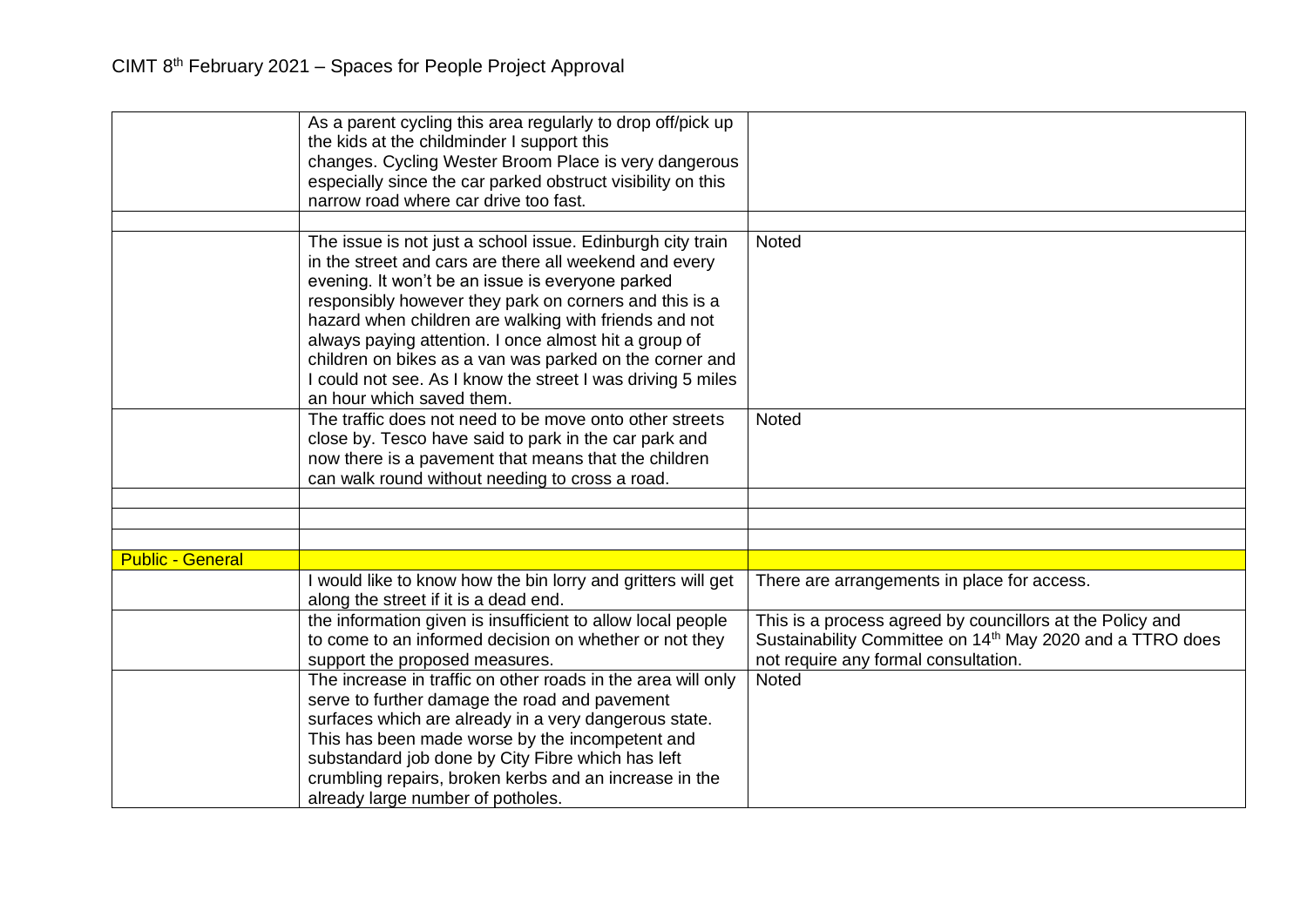| What is the position with delivery lorries and vans ie<br>Royal mail, General delivery, supermarket food delivery<br>building supplies and workmen visiting for repairs or<br>work ie plumbers, gas fitters builders etc who require<br>there van at your premises ?.                                                                                       | Deliveries from liveried vehicles and tradespeople will be<br>allowed.                                                                                                             |
|-------------------------------------------------------------------------------------------------------------------------------------------------------------------------------------------------------------------------------------------------------------------------------------------------------------------------------------------------------------|------------------------------------------------------------------------------------------------------------------------------------------------------------------------------------|
| If this a major concern there is another school gate<br>opposite 15 Westerbroom place that can be opened to<br>allow easier acces into the school grounds                                                                                                                                                                                                   | We will liaise with the school on this.                                                                                                                                            |
| <b>More consultation needed</b>                                                                                                                                                                                                                                                                                                                             | This is a process agreed by councillors at the Policy and<br>Sustainability Committee on 14 <sup>th</sup> May 2020 and a TTRO does<br>not require any formal consultation.         |
| b) Why are the restrictions 24/7 and not limited to<br>specific times                                                                                                                                                                                                                                                                                       | We do not have the resources to open and close the road at<br>specific times of day, therefore all temporary closures around<br>schools in response to covid-19 are in place 24/7. |
| Who are allowed to access the street other than those<br>listed in your e-mail. eg Visitors to residents,<br>tradespeople and deliveries to residents. Will special<br>arrangements need to be introduced for this?                                                                                                                                         | Deliveries from liveried vehicles and tradespeople will be<br>allowed. Visitors will have to park outwith the restrictions.                                                        |
| Are school visitors and staff allowed to park in Wester<br>Broom Place?                                                                                                                                                                                                                                                                                     | <b>No</b>                                                                                                                                                                          |
| How will the restricted entry be monitored and enforced.<br>I am concerned that if restricted entry is not enforced<br>pupils will stile dropped off at the school and as the<br>South Gyle Road access is blocked they will be forced to<br>turning the street which as stated above is a dangerous<br>manoeuvre when children may be crossing the street. | It will be enforced by Police Scotland as resources allow.                                                                                                                         |
| Why wont the council consider a permanent one way<br>system instead of blocking off Westerbroom Place at<br>the junction with South Gyle Road this has been<br>suggested many times over the years majority<br>of residents exit this way anyway and no entry signs can<br>be erected denying anyone entry into Westerbroom<br>Place from South Gyle Road.  | Noted                                                                                                                                                                              |